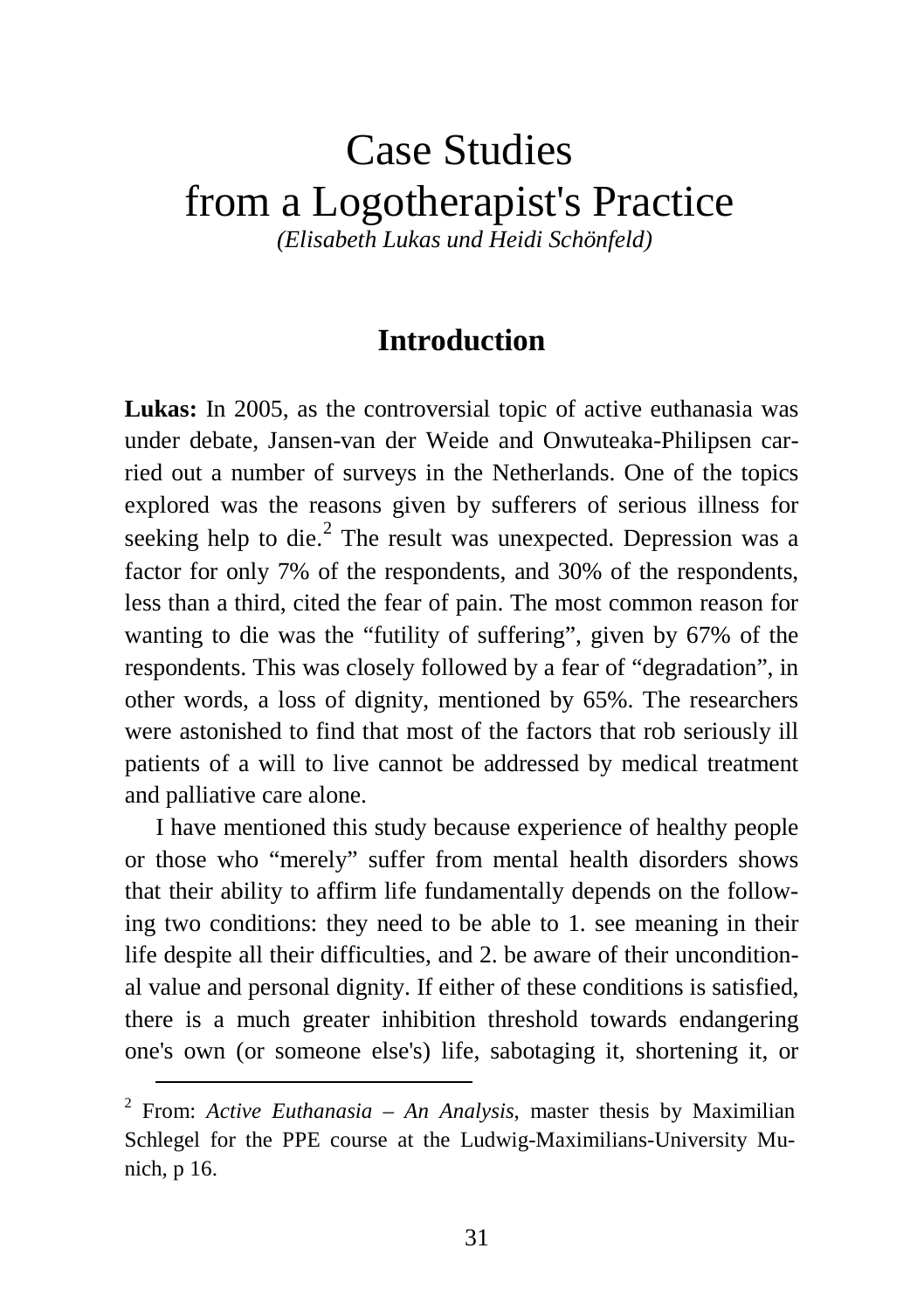plunging into a whirl of instant gratification without considering the consequences. Responsible existence requires a horizon of meaning and values.

There is a field of psychotherapy that specialises in meaning and personal dignity, and this is the logotherapy of Viktor E. Frankl. It begins with the axiom that there is no situation in life, no matter how complicated, that does not offer the possibility of meaning, and that no human being, whether unborn, disabled, terminally ill or otherwise is without a human spirit that puts them on a spiritual level with all other human beings. Building on these principles, Frankl developed a system of psychotherapeutic concepts that offer a "psychotherapy with dignity" that is unique amongst the myriad treatment options that exist today. A number of poignant case studies reported by Heidi Schönfeld, which are reproduced in this book with my comments, bear witness to this.

What I myself was able to learn directly from Frankl in my training as a psychologist, I passed on by teaching others. Dr. Heidi Schönfeld is one of my former students; one of whom I am very proud. She continues faithfully in the tradition of Frankl's thought, which is why it is an honour for me to be admitted into her therapeutic practice in the following pages to look over her shoulder in her life-changing work. I am convinced that the readers of this book will also be fascinated to "look over her shoulder". If they are nonspecialists, they will be able to use some of the healing methods for their own benefit. If they are specialists, they may be inspired to engage intensively with Frankl's specialist writings.

We live in times of great unrest and increased disorientation. To reflect on the essence what it means to be human, and to listen to the "inner voice" within us that knows and proclaims what is meaningful in every situation, gives us a spiritual grip that can carry us through any turbulence. It is impossible to prevent fate from raining blows down on us, whether as individuals or as whole communities, but *how we deal with them* is in our hands, and for us alone to decide.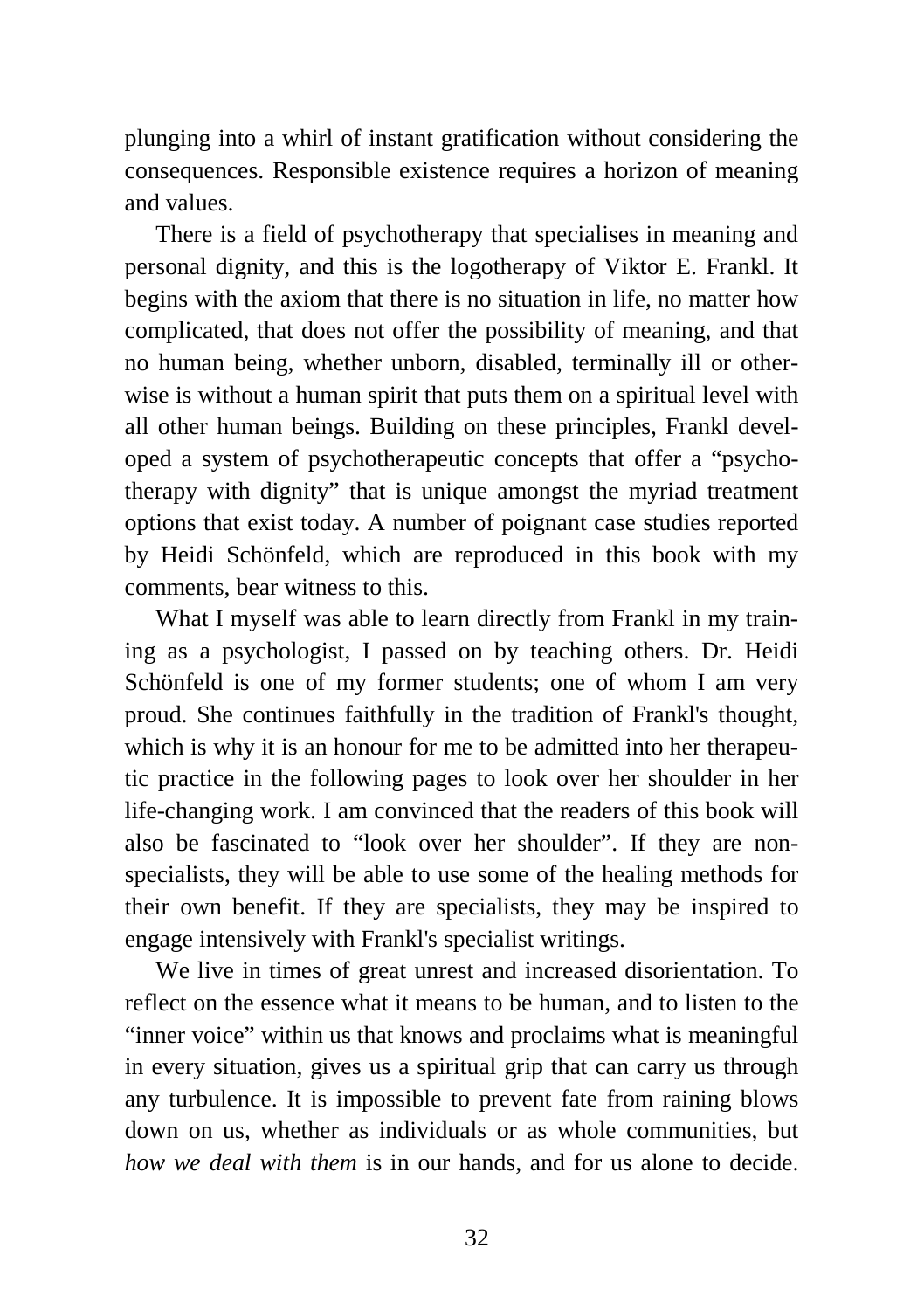Our dignity is rooted in this "ultimate freedom"; it is our task to make sensitive use of it in harmony with our values. If *this one thing* is remembered after reading this book, this more than justifies the collaborative efforts of my colleague and myself.

## **Dealing with Self-Pity**

**Lukas:** There are a number of popular sayings that express how easy it is to focus on other people's mistakes – as through a magnifying glass – while one's mistakes are swept under the carpet. That is why you should "sweep in front of your own door first" and remove the "plank in your own eye" before the "speck in your brother's eye". The prevalence of sayings like this suggests that the idea has a long tradition. Although it conflicts with the widespread idea that wellbeing primarily involves taking care of oneself, many people have a habit of examining and complaining about the weaknesses and failures of the people around them. This is probably not done out of genuine interest in other people, but in order to make oneself appear better by comparison, and so that the blame for one's own "reactive" weaknesses and failures can be gracefully shifted onto others.

There is a high price, however, for appearing better and less blameworthy. It is actually a double price. First, the hidden ethical yardstick of our personal conscience is difficult to fool. It flutters between faith and skepticism when we tell it about the villains all around us, who deserve nothing but resentment and rejection. It lets much unkindness pass without reproach, but it is never 100% convinced by our complaints and accusations. In its spiritual depths it senses that we are sweeping something under the carpet or ignoring the plank in our own eye, and it has to be violently hammered down for this sense to be driven away.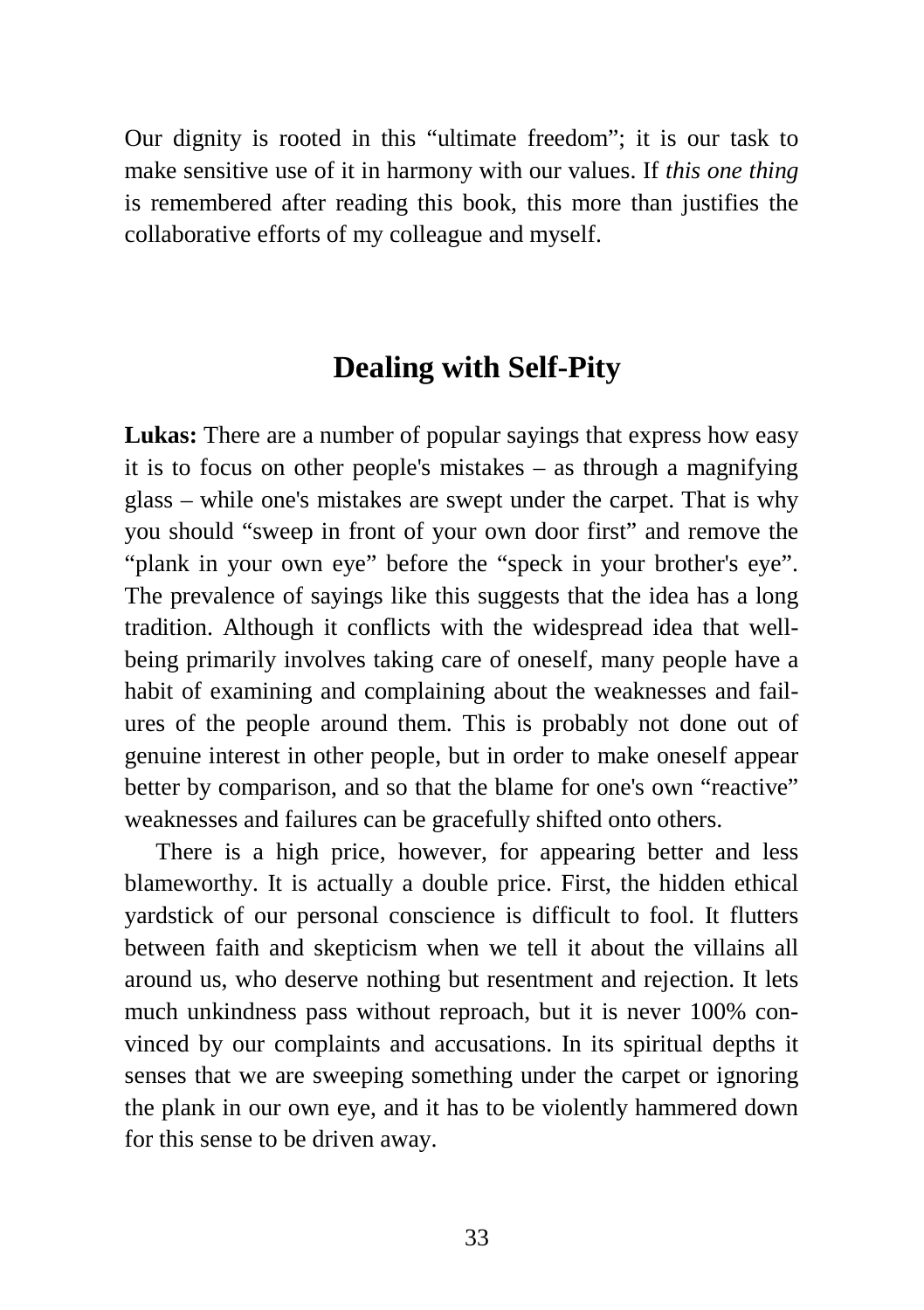Second, the psychic effect of self-pity is to spread emptiness into one's own life like a cancer. A preoccupation with blaming other people, finding fault with their actions, reproaching them, and seeing their objectionable behaviour as the cause of one's own circumstances of existence, leaves few resources for determining one's own way of life. People who see themselves as a sacrifice to their circumstances allow themselves to be led like a lamb to the slaughter, rather than evading the blows of fate. Even in the absence of such blows, they wait and cower, wailing about the injustices of a world full of blows waiting to fall. How can they see that the world is full of opportunities and possibilities for meaning if they never even enter it?

We see cases of these kinds all the time in psychotherapeutic practice.<sup>[3](#page-3-0)</sup> Whether it was a family member that first led them to the slaughterhouse, or whether they found their own way there for some distorted reason, they now cower there, waiting for the bad things that they expect to come. It requires considerable effort to encourage them to leave this place of immolation – which often exists only in their imagination.

**Schönfeld:** Mrs G, a 48-year-old patient, came to see me. She immediately let out a great succession of sighs: she can no longer cope with her life because "everyone" makes her life so difficult. "Everyone" means, above all, her family. Mrs G had approached a psychotherapist years ago for advice, but the discussions had not helped her at that time. Given *her* family, not even a therapist could have thought of anything helpful, she says. Who knows what the therapist said, but there is no need for this intemperate and unending complaint. So I try to limit the time I devote to her sense of injury. Selfpity is a quality that must not be allowed to grow wild, otherwise it suffocates like a creeper.

<span id="page-3-0"></span><sup>&</sup>lt;sup>3</sup> The illnesses, concerns, and problems that we discuss in these chapters are equally likely to affect women or men.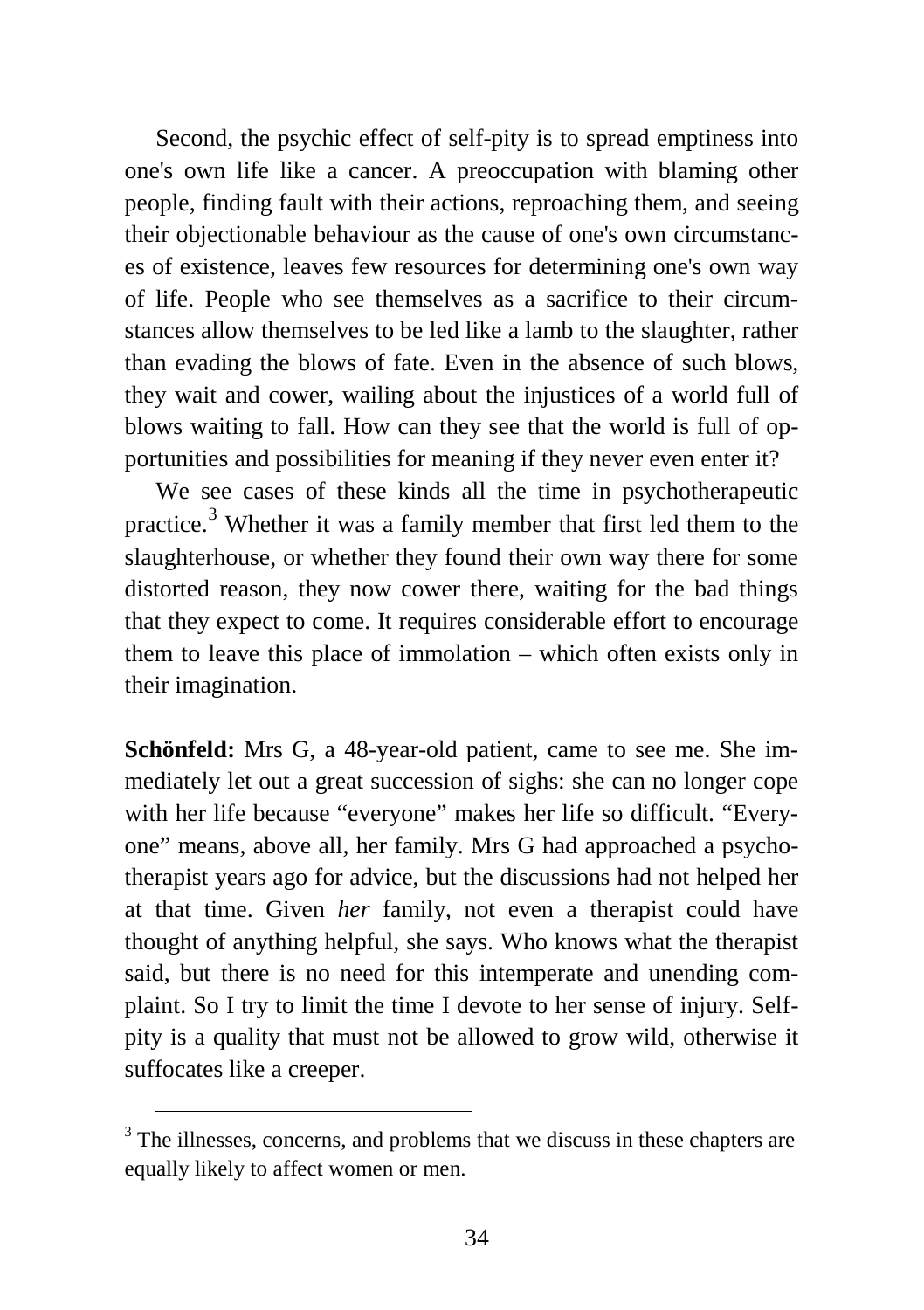Mrs G begins by describing her relationship with her father, which has become completely awful. She tells me that the 78-yearold gentleman has recently remarried and has hardly spoken to her since. He takes a lot of short trips with his adventurous wife. He has also updated his house and replaced the vegetable beds in the garden with flower beds. It certainly no longer looks like her family home as she knows it, now that his new wife has decorated everything so stylishly. When I ask how much Mrs G is still making contact with her father and his wife, she pours out a flood of criticism. "It wouldn't be any good now!" is the essence of this outburst. Her father doesn't care about her problems at all, he is no longer like a father to her. "My goodness," I think, "she is middle aged, he is an old man. How much more 'fatherhood' does she require from him?"

Mrs G complaints are not to be stopped, however: her whole family is so difficult. She only sees her younger brother a few times a year when he invites her to his children's birthday parties. They don't talk much, because the brother always has a lot to do, but at least they treat one another with respect. This contrasts with her relationship with her older sister, who has been jealous of her since she was a child. Her sister cannot stand to be criticised. She is overactive and highly involved in the city's art scene, which keeps her very busy. For years, she has had no time at all for Mrs G. For her birthday, she sent her a very pretty art postcard, but it only had the briefest of messages. She did not even call. When Mrs G wrote to her sister at Christmas two years ago to say how hurt she felt, she only got an angry email message in reply. Since then, Mrs G has completely cut off relations with her sister. So apart from seeing her brother at her nephews' birthday parties, she is completely alone.

**Lukas:** If you yourself feel stuck in an empty life, it takes enormous generosity to allow your loved ones and fellow human beings to enjoy lives full of meaningful projects! The difference is especially hard to accept when it comes to one's own family. This woman's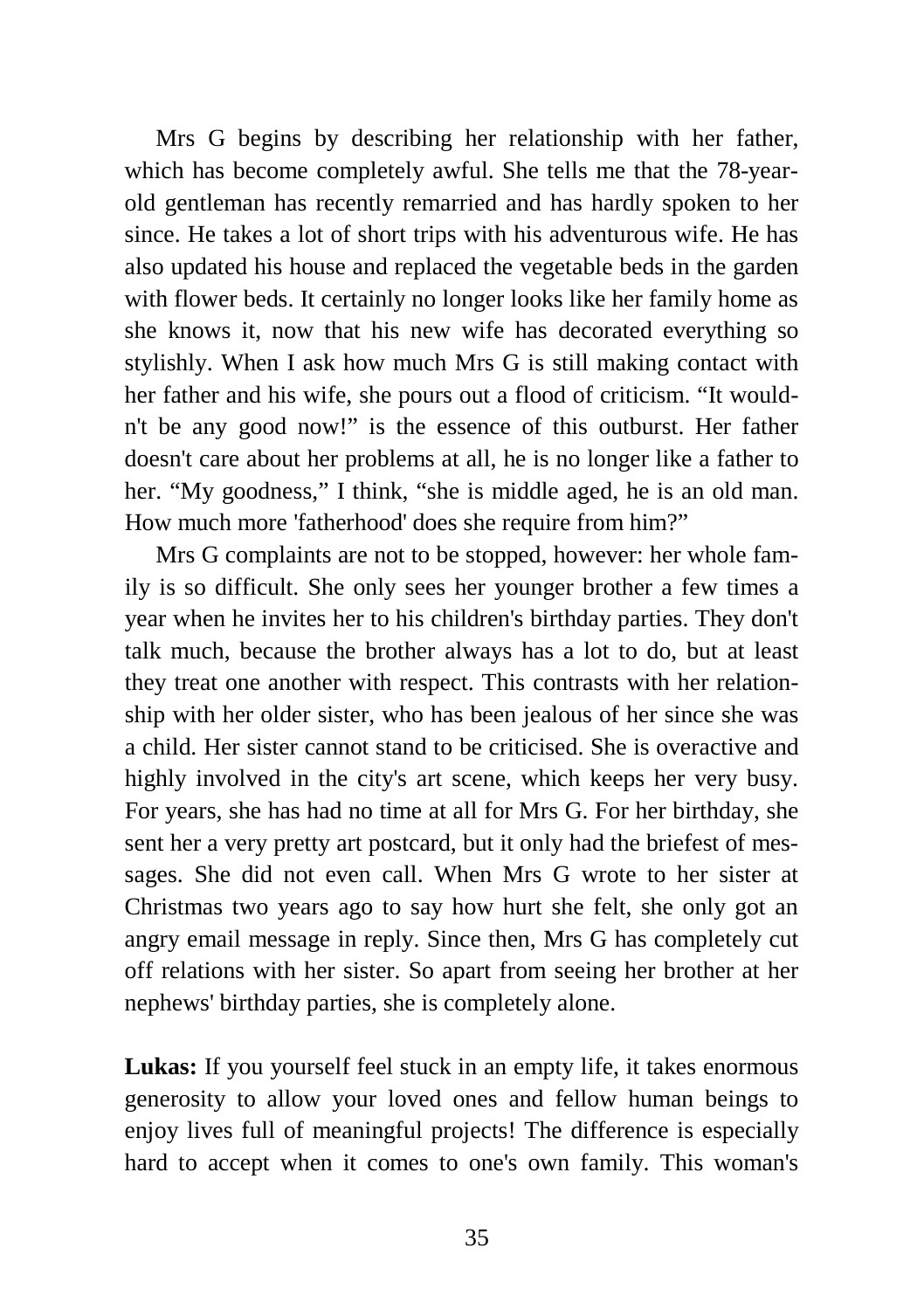father is cherishing his new wife, enjoying his travels, and creating a comfortable home for himself according to his own desires. In a bundle of misery like Mrs G, this may well cause envy to run high. Her brother is a good man, but blessed with children and other activities, and the sister has discovered a penchant for art and a community in which she can get involved and make a contribution. In the face of this, Mrs G has only bitterness and loneliness to offer. Like a child, she is secretly begging for a few crumbs of affection, to be heard in her grief, to be freed from the cocoon in which she has enclosed herself, but she only succeeds in scaring her entire family away. Everyone is clearly happy not to hear from her or see her very often, for no one knows how to help her, and everyone is made uncomfortable by her demands to participate in a happiness that is out of her reach.

When Viktor E. Frankl wrote about *noogenic neuroses* and *noogenic depression* in his books, he was addressing a category of patients who had not been covered by the textbooks of his time. They show no pronounced symptoms and are not characterised by any objective state of distress. Often they possess more than they need, living lives of material abundance. They often enjoy adequate physical fitness and a respectable education – or at least they *could* enjoy these things if they were able to enjoy anything. But they are not capable of enjoyment. Because nothing really matters to them. Nothing has any significance or meaning. And because "nothing matters" to them, this indifference carries over into their human relationships: they don't care about others, and others don't care about them. An "existential vacuum" (Frankl) engulfs them.

Some such patients rebel wildly against it and slide into a hectic struggle. They lurch from one short-term relationship to another, leading to more and more frustration. Some, on the other hand, give up and sink into chronic pessimism, in which they end or reject relationships in anticipation of failure, which guarantees that they fail repeatedly. One could feel great pity for them if they were not so intensely suffused with self-pity that one would almost rather let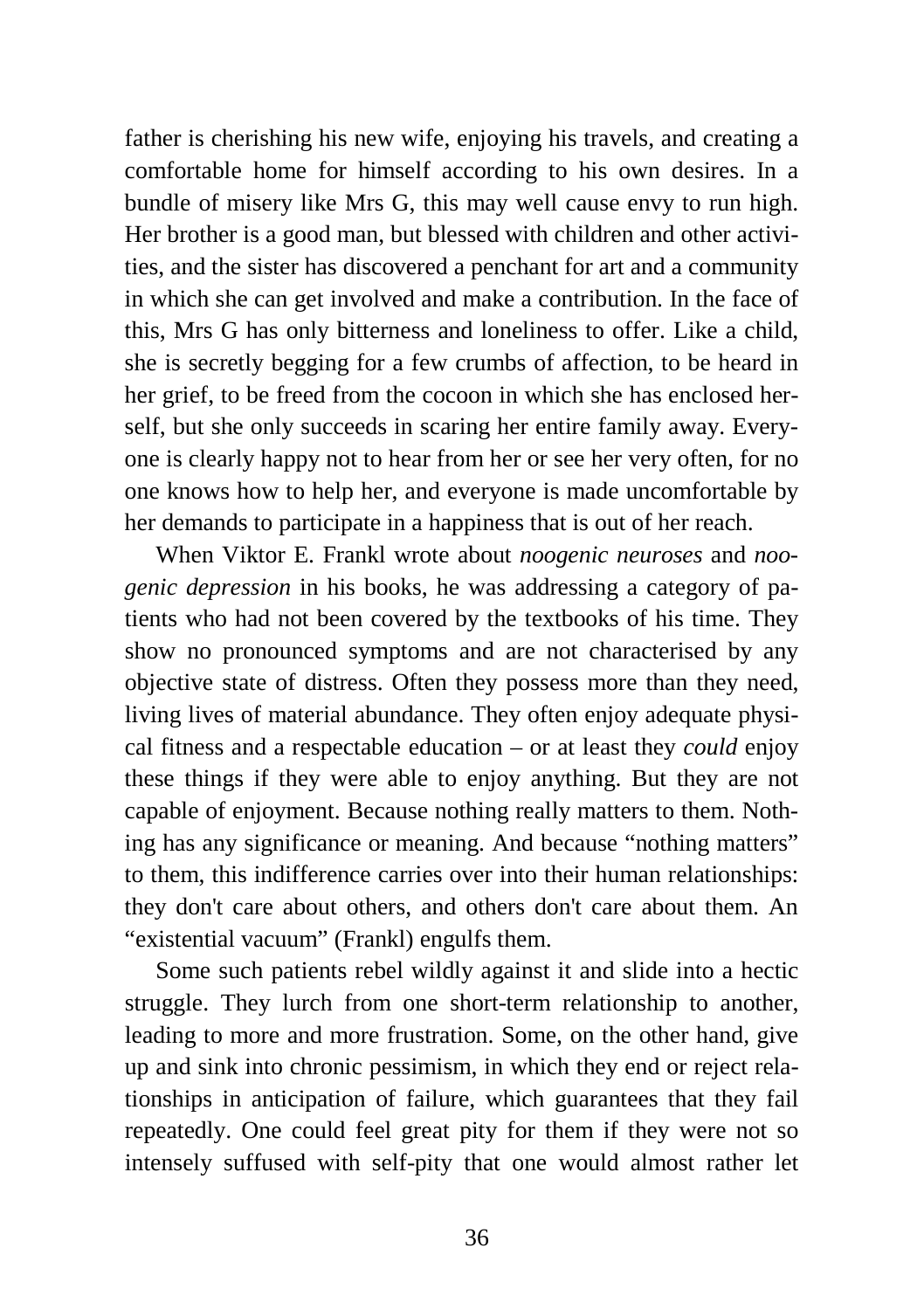them wallow in their misery and spend one's pity on those who have suffered a more objectively measurable form of suffering.

The lack of sympathy they experience has its own reasons. Anyone who squanders sympathy readily accuses others of not offering enough sympathy. But accusing others of not having enough sympathy is a guaranteed way to lose all remaining sympathy.

**Schönfeld:** Mrs G says that she lived with a partner for years. This relationship was also not ideal. When she consulted a psychologist about it, she realised that her attachment to this man was purely selfish. She simply didn't want to be alone. This realisation struck her like a blow, because she did not want to be selfish. For this reason, she separated from her husband. Since then, she has had no close relations with another person.

The friendships she used to have with female friends have also broken down over the years. Her friends have been increasingly preoccupied with their own families and have had less and less interest in meeting up with Mrs G. Life is so hard when people treat you so badly – this is the ever-recurring refrain in Mrs G's account.

Lukas: It's time to end this refrain. My colleague was absolutely right to set a limit to her patient's complaints right from the very beginning, because there is a danger that she will become more and more mired in unproductive self-pity. Her statements are already bordering on the irrational. The discovery of selfish motives should not be a reason for separation, but rather for overcoming that recognised selfishness so that genuine love can grow. And far from distracting friends from their family duties, a true friend will support them in a compassionate way. My colleague will have to work hard to develop the patient's sense of responsibility and eventually (to use a popular phrase) to persuade her to clean up her own act.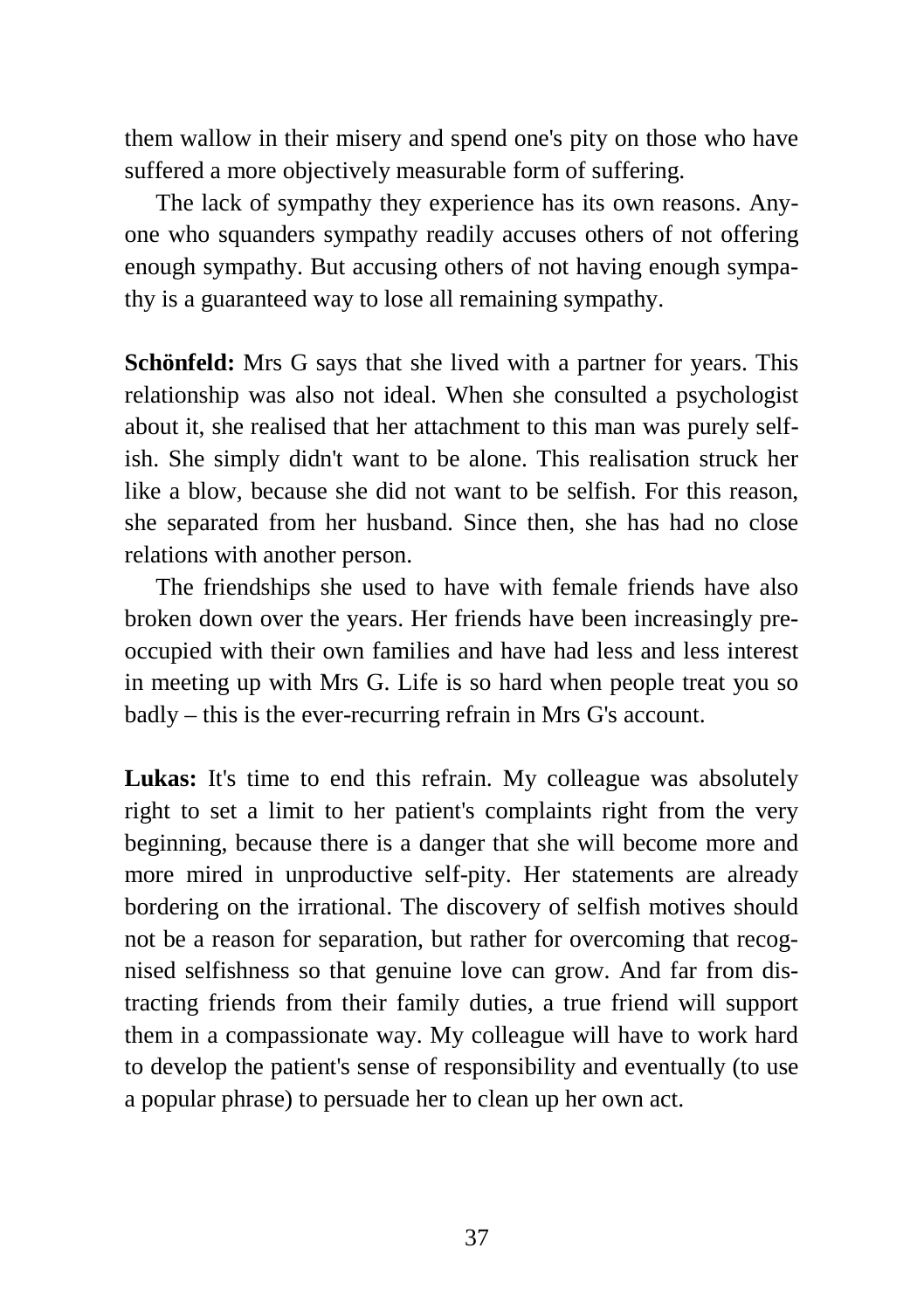**Schönfeld:** I invite Mrs G to answer a question. "If I raised my hand just now and struck you" – I carefully suggested this gesture – "what would my behaviour say about *you*? What could be deduced from this about *your* character?"

Mrs G stops short and thinks about this, but she can find no answer. Finally, she raises her shoulders and says, "I really don't know what this is supposed to say about *me*." I nod affirmatively, because she has understood the situation. "Exactly! If I struck you, it wouldn't say anything at all about *you*. What is interesting, however, is what would happen to *me* in that instant. The moment I do such a thing, I make myself a violent person – do I not?"

Mrs G is amazed, but after a little reflection she says: "Yes, that's true."

I give her a second example. "What would it say about *your* character if I secretly took your bag and stole your purse from it?" We readily agree that my theft would tell us absolutely nothing about *her* and *her* character. However, something would again happen to *me*, namely, I would become a thief. Behind these seemingly simple mental constructs lies a powerful principle: everything I do, everything that emanates from me into the world, shapes my character and writes the story about me into the truth. In my examples, it would have been *me* who would have been formed into a violent person or a thief in the case where I chose to commit a crime. It would not tell us anything about Mrs G. Only her response to my actions would reveal something about her. Because now it would be her turn. Would she fight back? Would she attack me? Would she run away? Would she protect herself? Would she talk to me? Would she remain silent? Would she cry? Would she remain calm? Now it is *her* turn to shape herself, and everything she does and everything that emanates from her will write *her* story into the truth. What will her story tell? Perhaps it will tell of prudence and bravery in the face of my wickedness, perhaps of brutal retaliation – there are many possibilities…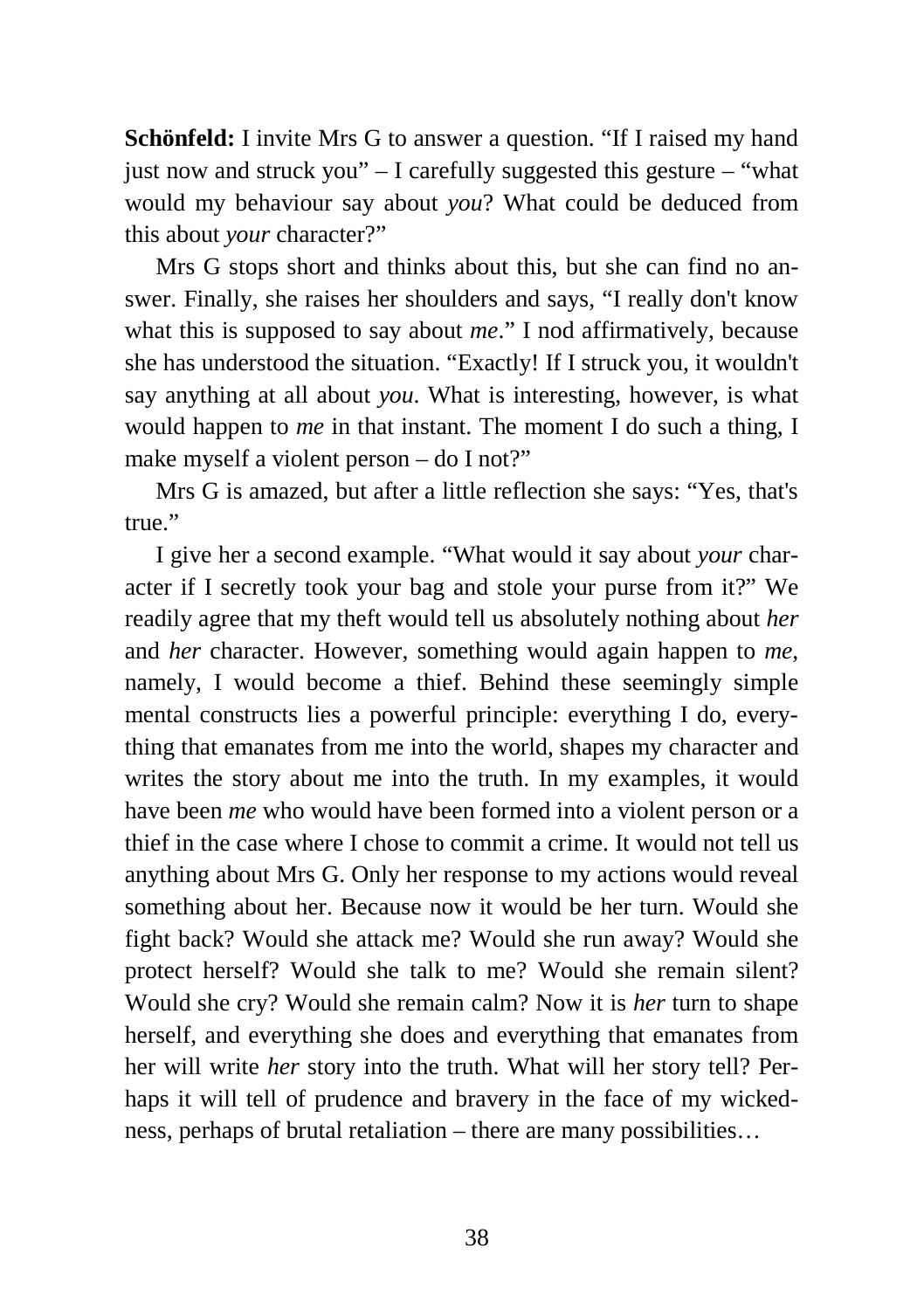We discuss this principle for a long time and ponder it carefully. It cannot easily be dismissed. I carefully apply it to Mrs G's previous interpretations of her life. All of a sudden, what other people do or don't do is of little importance. Suddenly it is irrelevant whether or not her father pays attention to her. It doesn't matter if her sister annoyed her with an angry email message. It matters little what emanates from others, for this shapes only themselves. What is interesting for Mrs G is the story of her *own* past actions – and from this point of view, the evidence in her own life turns out to be rather dismal. Nevertheless, from this perspective, we can spell out one event in her life after another in a completely new way. The result is that Mrs G is not exactly proud of our findings, but acquires a greater and greater conviction that this should all change. From now on, she wants to be able to be proud of the person that she herself decides should radiate into the world from her.

**Lukas:** My colleague has certainly given her patient a brilliant logotherapeutic lesson! She clearly managed to balance the emotional fluctuations between amazement, insight, shock, and embarrassment in Mrs G so skilfully that the insight outweighed the embarrassment. The entire course of the conversation is remarkable! Here a woman, who incessantly complains about the people around her, abruptly discontinues her complaints and accusations, focusses her attention on a serious matter, understands the essential point of a difficult principle, allows it to be applied to her own life and agrees to change. It is almost a miracle: it is as if her scales fell from her eyes – and all self-pity from her soul. I can only congratulate my colleague.

The patient had said one thing that seems like it could be therapeutically useful. This was when she said she didn't want to be selfish. Whether this was sincere or not, the intention sounded promising. Now she says that she wants to be proud of her own actions and responses in the future. This is good, intentions like this fill up an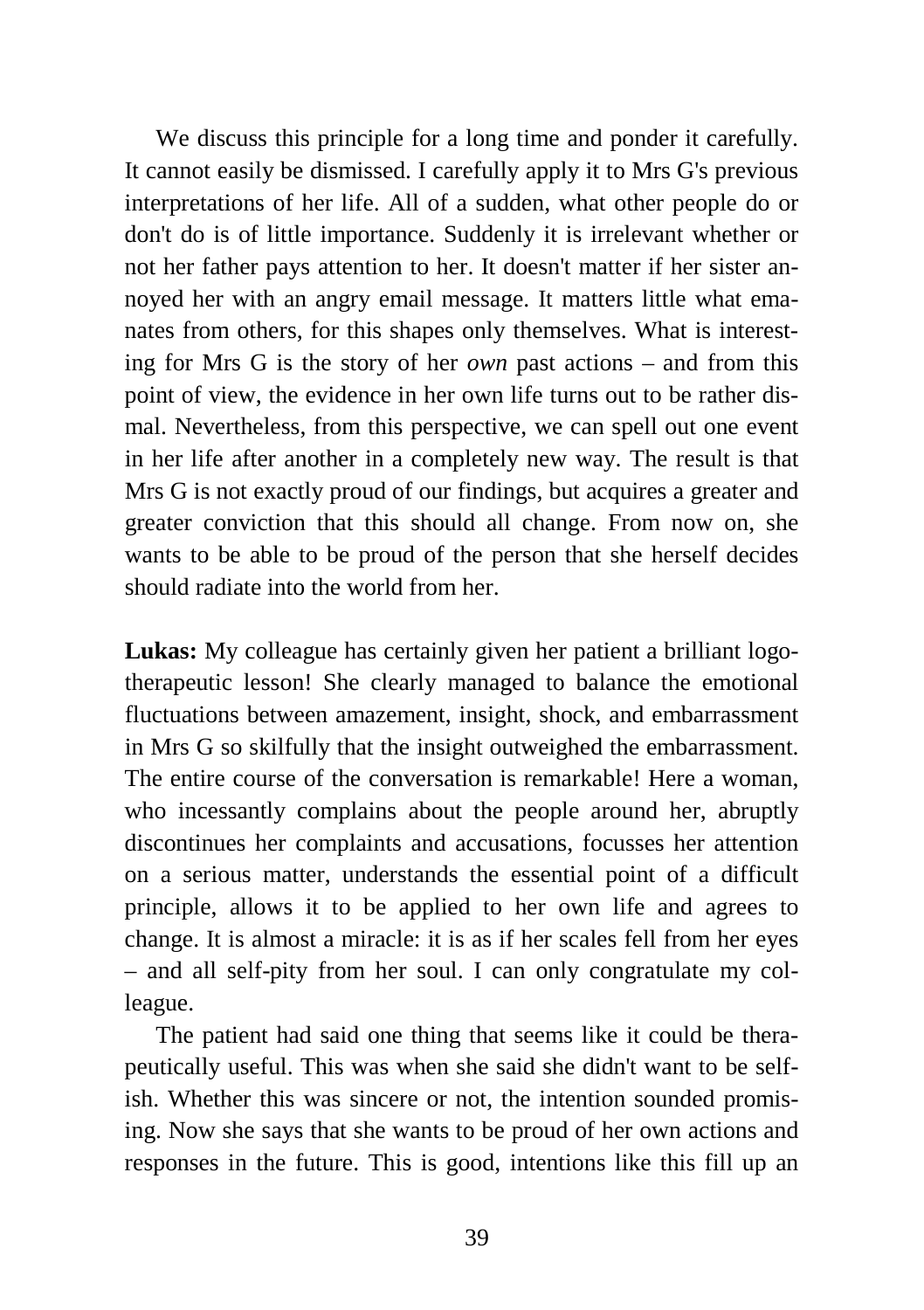inner emptiness, an "existential vacuum". It must only be ensured that these intentions are of good quality and have sufficient force to be implemented. This is something that will have to be worked on in therapy.

**Schönfeld:** In the next session, Mrs G asks whether there is a general criterion to decide what one can justifiably be proud of. I suggest a thought by Viktor Frankl. Frankl suggests that we are on the right track if we orient our actions towards meaning. This sounds convincing, but it is not as simple as it may seem at first. What does it mean in practice to "act meaningfully"? If one were to conduct a survey, many people would spontaneously answer: "What is meaningful to me is what is to my advantage." This is not completely wrong, but I explain to my patient that it is not enough. A head of state could come up with the idea that it would be to his advantage to possess the oil wells or ore deposits in the neighbouring country and it would therefore be meaningful to invade this neighbouring country. Would that really be meaningful? Mrs G immediately realises that it can't be meaningful to harm someone. We agree: what is meaningful is always the best possible thing for *everyone* involved.

We think about the idea of "best possible" for a while. Is there a "best possible" thing to choose in every situation in life? Certainly! Provided that one can choose at all and is not, for example, an infant, asleep, comatose, or confused, possibilities always fan out before us, and amongst them is one that, under the given circumstances, ranges between "optimal" and "tolerable" for everyone concerned, depending on how the circumstances are arranged. It may not be an act of heroism that meaning demands of us. It may be something completely banal, for example, to cook lunch. Why not? But it can also be something more difficult, for example, to go without lunch if you are severely overweight. Mrs G is amazed: *as long as we are conscious, there is always a "best possible", and if we decide to do it – whether*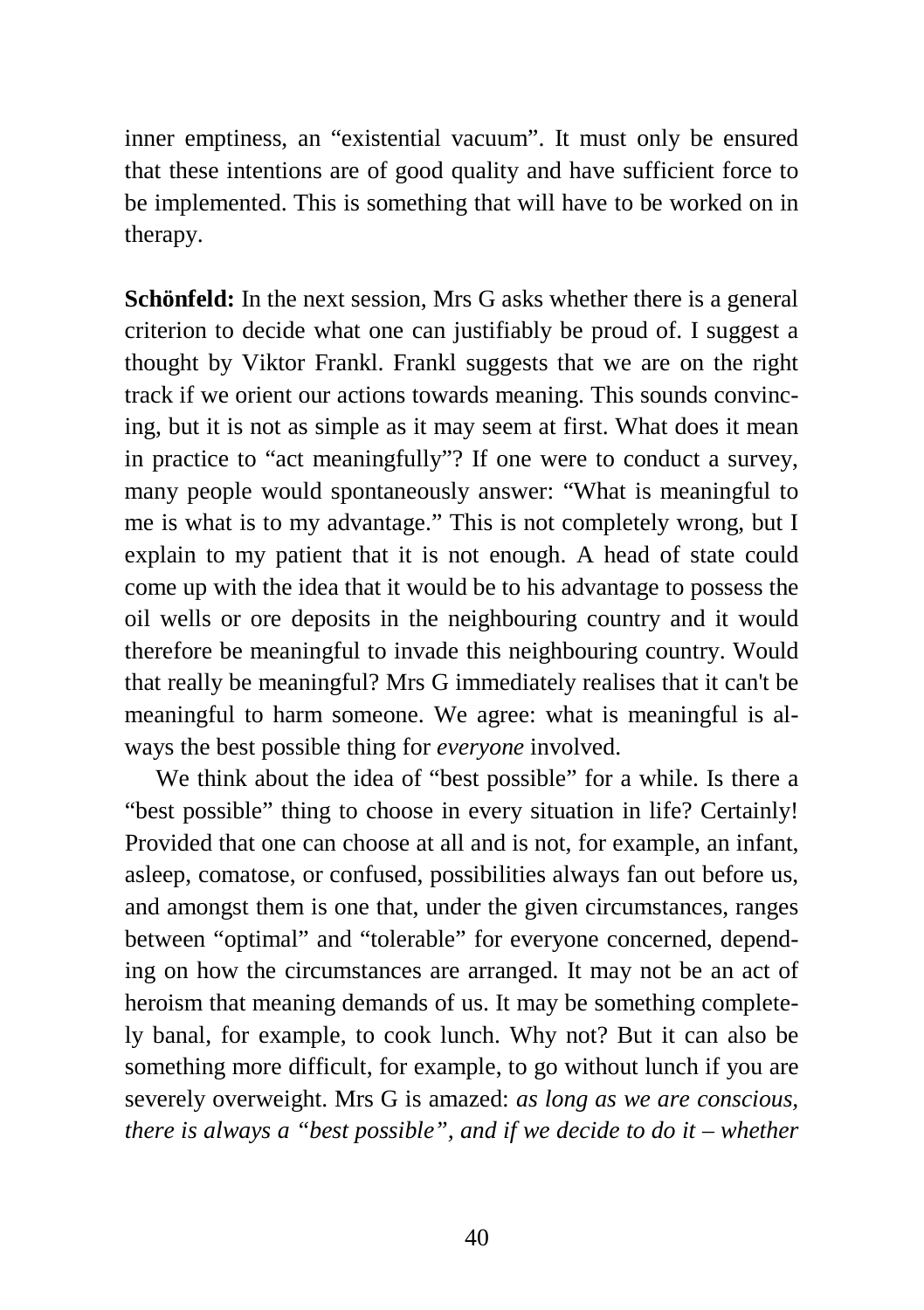*it is easy or difficult to implement – we can be satisfied with ourselves.* She has never seen it that way before.

I return to Mrs G's initial complaint about her sister's indignant reaction to the letter that she wrote to her two years ago. We do not know why the sister was so outraged at the time, and speculating about this is not useful. Maybe she just wrote the email precipitately when she was in a hurry. Or maybe it was a kind of reflex action, because something had hit a sensitive nerve. Best to let it rest. What we do know, however, is that Mrs G has been icily silent since her sister's abrupt rejection. This iciness has also affected her own life, she admits. "But how should I have responded?" she says in her defence.

I invite her to think again about Frankl's thesis. There is a "best possible" for everyone involved. Mrs G looks skeptical at first, but I play out various alternatives with her in retrospect. She could have spoken her mind in an equally aggressive email in reply to her sister (she had done so quite often in her thoughts). She could have complained to her brother and tried to get him to take her side. She could have shared her sister's angry message with her art friends to show them how callously her sister treats her relatives. Her "space of revenge" would also include other possibilities, but all of them would have inflicted more damage, and this contradicts the criterion of meaning!

What other possibilities would have existed? Mrs G suggests that she could have explained to her sister why she felt so hurt by her attack. Not bad! "Could you also turn that around?" Perhaps my patient could have asked her sister what upset *her* so much that she used such harsh words? Mrs G agrees that this would have been a constructive question. She could have written back that she wanted to meet and talk in person about their misunderstandings. How would her sister have reacted to this? "Favourably, I expect," says Mrs G. "My sister would certainly have been willing to meet me. But I would have had to overcome a big inner hurdle to be able to tell